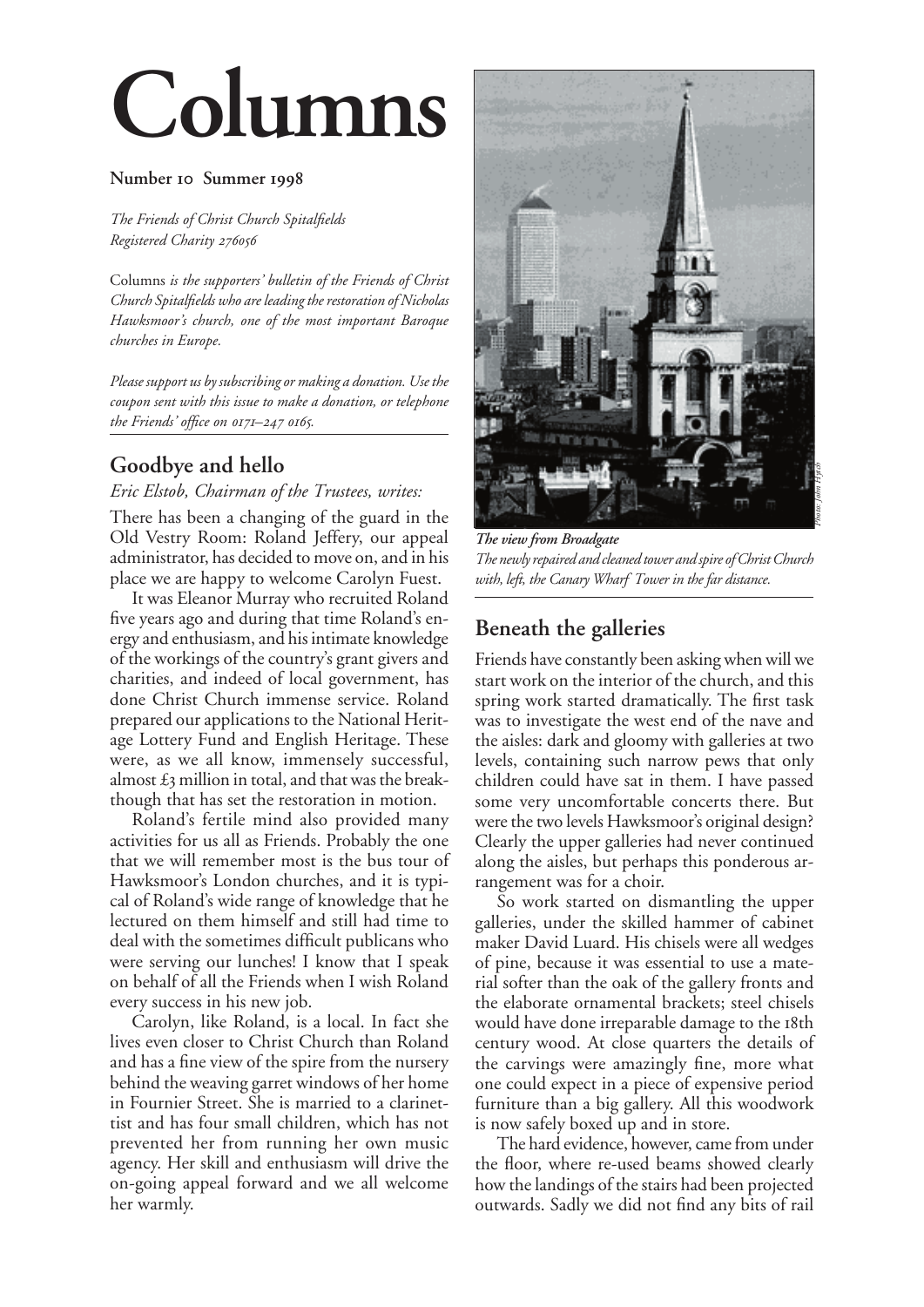The next task was to demolish the solid walls between the stairwells and the body of the church. The effect was dramatic; suddenly the aisles and the whole west end of the church were flooded with light, and for the first time for over a century one could appreciate Hawksmoor's original design. This was no dismal, heavy, solid wall: it sings with the afternoon light like a Handel aria. The organ gallery now stands like a projection of the tower down into the body of the church with open space on either side.

Red Mason's investigations suggest that the design projected forwards in three steps: the banister across the arch to the staircase, then a small balcony in front of the narrow arches next to the organ, and finally the organ gallery itself, thrust out into the nave of the church beneath the tower, like a grand Roman tribune. Here the Big Wigs (an appropriate 18th Century expression) of the Parish Council would have sat like senators surveying the congregation and having emerged from the Old Vestry Room, snug and warm in winter with its two big fireplaces, from where they ran the parish.

 However, this arrangement only lasted for about ten years; for then the parish decided, probably to the architect's wrath and indignation, that they wanted an organ. So the great Bridge's organ, one of the finest left in the world from that period, was installed in the gallery and the big wigs had to move downstairs. The organ was also slightly too big for the gallery which had to be moved forward a couple of feet, cutting into the corners of the great beam that matches the one before the sanctuary, and obliging the builders to insert an extra panel in the ceiling beneath the gallery.

When the work of dismantling began, no one was very sure how the original west end looked, but now that it is finished no one needs the archaeological evidence to realise that the upper galleries were a Victorian mistake. Aesthetically, that is blindingly obvious!

*E. E.*

## **Last bus tour in**

There are some places still available for the last bus tour this year of the six London Hawksmoor churches on Saturday September 26. The guide for this tour will be the historian and broadcaster Dan Cruikshank. To book a seat, use the form with this bulletin, or send a cheque payable to 'The Friends of Christ Church Spitalfields' for £37.50 per place, the special price for Support-

## Donald Findlay **1950–1998**

Many Friends of Christ Church will remember with delight Donald Findlay's guided tours of Hawksmoor's London churches. He was an outstanding lecturer, one of those rare scholars who could grip and entertain his audience with humanity and humour; and his untimely death earlier this year robbed the country of its greatest expert on Georgian churches.

Whenever Donald saw the steeple of Christ Church he always expressed his regret that the lucarnes had not been reinstated in the great restoration. I think he also would have fought a battle for the reinstatement of the box pews, but he was practical and I think he would have allowed electric light and heating. Georgian churches were one of his greatest interests and we hope that his meticulous research may one day be published, even if it will appear only as one or two chapters and a gazetteer.

For Donald was a perfectionist, and would never give an opinion or write a report without the backing of fact and balanced judgment. This was the hallmark of his work for the Council for the Care of Churches, where from 1974 until his untimely death he prepared reports on Anglican churches in England that were proposed for redundancy. These reports from being a sad necessity grew into authoritative, perceptive, and detailed accounts of buildings of all periods, many of which (especially the modern ones) had never before been researched As Marcus Binney aptly remarked in his *Times*  obituary, Donald made of his work an art-form and a record of permanent value.

But to his friends in Spitalfields he was much more than an academic or a church bureaucrat. Those who saw the garden he made at 4 Fournier Street recognised the skill and artistry of the plantsman. Those who knew his work in Banffshire saw a devoted son of Scotland, and especially of Speyside. On Christmas Day in Spitalfields he would wear his Lindsay tartan kilt for dinner - but never, never, in the street.

Donald was a High Anglican and those who attended the funeral Requiem in Grosvenor Chapel, where he worshipped for over twenty years, would sense the reality of his faith and the affectionate regard in which he was held. Spitalfields was fully represented; and all faiths and shades of church-manship could. In the words of the final hymn (so often sung in St. Margaret's, Aberlour, where his ashes are buried), when the singing raised the roof:

> "Let all thy days Till life shall end Whate'er he send Be filled with praise."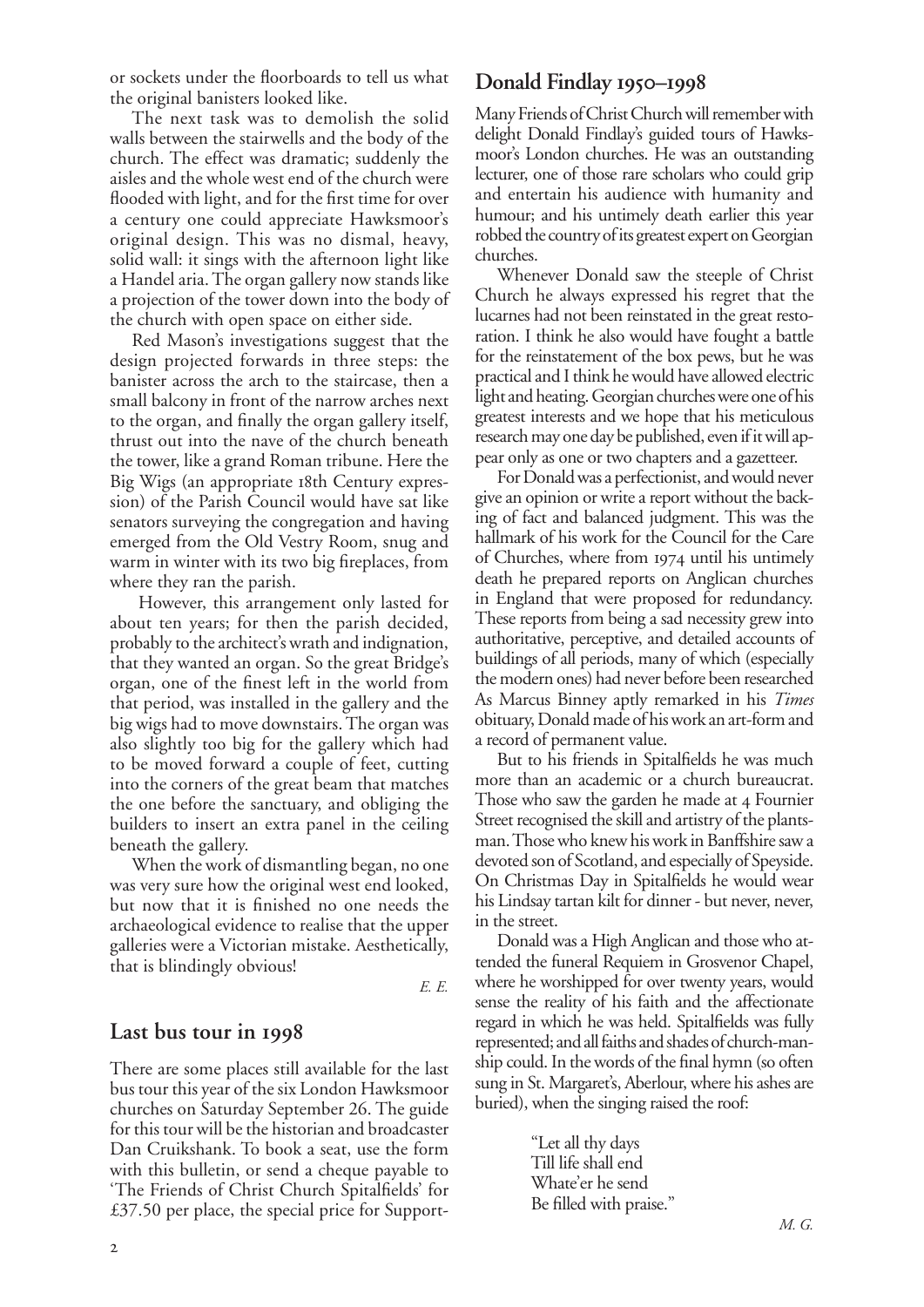

#### **Work starts on south steps**

After the successful completion of the restoration of the tower, work started in July on the next stage of the restoration: the building of the south steps by contractors Harry Neal (City) Ltd, and architects Whitfield Partners. When finished, the steps will complete Hawksmoor's magnificent architectural composition of the south side of the church, and with the existing portal provide a handsome entrance and exit for those attending the church, as well as a more dignified means of escape for Spitalfields Festival audiences who up to now have had to negotiate the ad hoc arrangements of scaffolding and plastic sheets.

The contract sum is  $\text{\pounds}_{437,000}$ . While no original working drawings of the steps survive, those prepared for publication as engravings by draughtsmen in Hawksmoor's office are held in the British Library. These show broad double flights of stairs to the central doors in the north and south flanks of the nave, and the accounts for the year 1715 show that these were indeed constructed as part of the original building programme. The steps both allowed easy ingress and exit for the large congregations which the nave could accommodate and further emphasised the importance of the cross axis of Hawksmoor's plan. The north steps were demolished in when Fournier Street was extended westwards, and later, perhaps in the nineteenth century when the crypt ceased to be used for burials, those on the south were removed.

*Turning the first sod The Rector, the Reverend Paul Bowtell (right, with spade) helps dig a trench for the foundations of the new south steps. With him are, from left to right,Paul Shannon, Site Agent of Harry Neal (City) Ltd, the contractors; Carolyn Fuest, new Director of the Friends; and Danny McCurry Campaign Assistant.*

Whitfield Partners have designed the new steps following the publication drawings and taking details of the mouldings from those of the existing steps at the west and east ends of the church. The stairs will run between the wall of the church and a new wall which contains a replacement door to the crypt in its centre and under the landing. The foundations, now being laid, are of reinforced concrete, as will be the steps' main structure. Some brick will be used on the inner faces, and the whole will be finished in Portland stone. The new door to the crypt will be of oak. While the restoration in the 1980s of the masonry of the nave window openings went some way to re-establishing Hawksmoor's intentions, Red Mason, Job Architect for the new steps, says 'they will constitute the most Turning the first sod<br>The Rector, the Reverend Paul Bowtell (right, with spade) helps<br>dig a trench for the foundations of the new south steps. With him<br>are, from left to right,Paul Shamnon, Site Agent of Harry Neal<br>(City)



*Restored south elevation of the nave with the new steps*